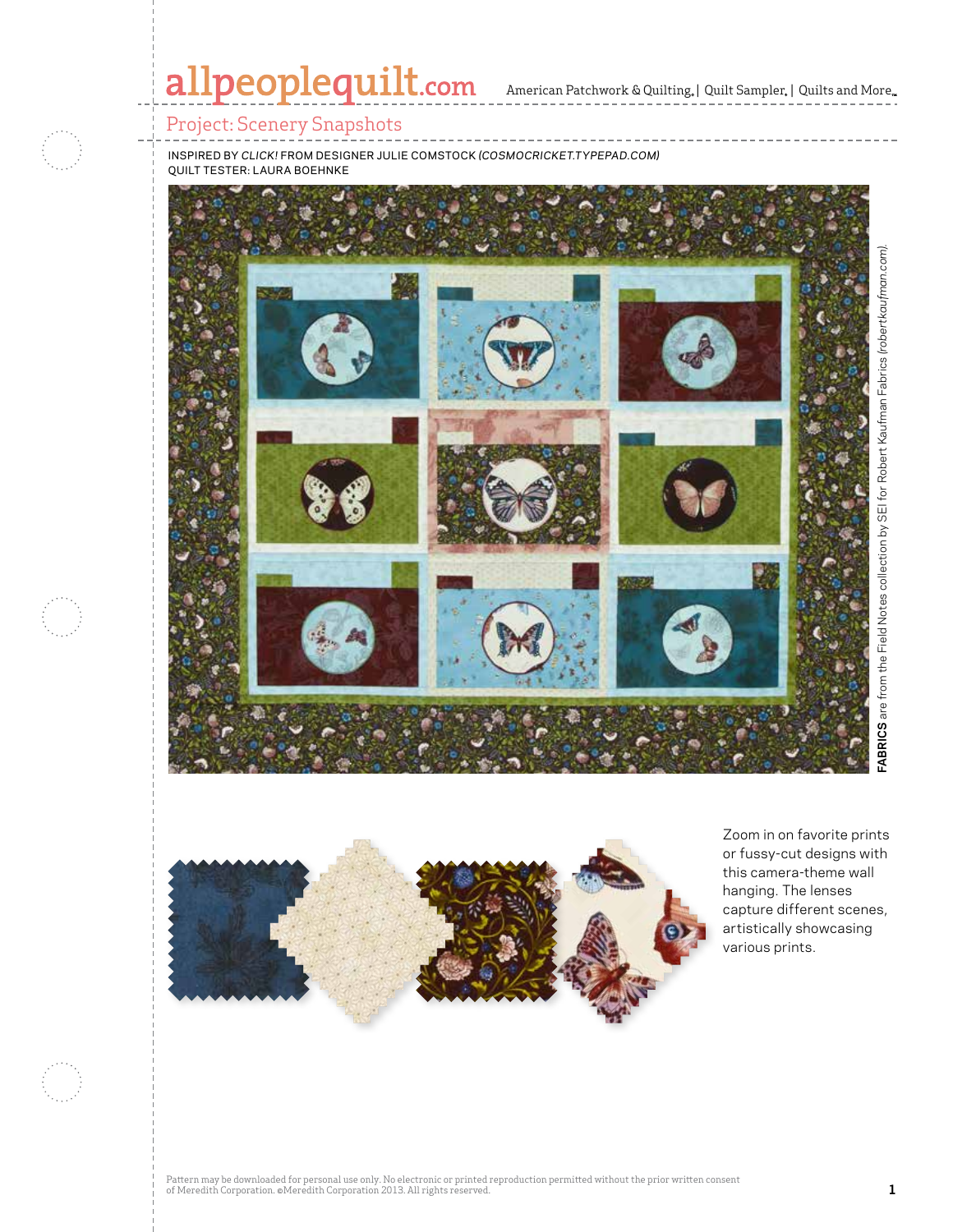## allpeoplequilt.com

American Patchwork & Quilting,  $|$  Quilt Sampler,  $|$  Quilts and More,

Project: Scenery Snapshots

#### **Materials**

- **•** 3—9×21" pieces (fat eighths) assorted butterfly prints (blocks)
- **•** 6—9×21" pieces (fat eighths) assorted prints in blue, brown, green, red, and cream (blocks)
- **•** 5⁄8 yard mottled blue (blocks, binding)
- **•** 2—9×21" pieces (fat eighths) assorted cream prints (blocks)
- **•** 1⁄8 yard pink floral (blocks)
- **•** 1⁄4 yard green print (inner border)
- **•** 7⁄8 yard brown floral (border)
- 2<sup>1</sup>⁄<sub>2</sub> yards backing fabric
- **•** <sup>51</sup>×45" batting
- **•** Lightweight fusible web

#### Finished quilt: 421/2×361/2" Finished blocks: 10×8"

Yardages and cutting instructions are based on 42" of usable fabric width.

Measurements include  $\frac{1}{4}$ " seam allowances. Sew with right sides together unless otherwise stated.

#### Cut Fabrics

Cut pieces in the following order. The Circle Pattern is on *page 5.* To use fusible web to prepare Circle Pattern appliqués, complete the following steps.

- **1.** Lay fusible web, paper side up, over pattern. Use a pencil to trace Circle Pattern nine times, leaving 1/2" between tracings. Cut out each fusible-web shape roughly 1⁄4" outside traced lines.
- 2. Following manufacturer's instructions, press each fusibleweb circle onto wrong side of designated fabric; let cool. Cut out fabric circles on drawn lines; peel off paper backings.

#### **From assorted butterfly prints, cut:**

- **•** 9 of Circle Pattern
- **From assorted prints, cut:**
- 9-6×91⁄2" rectangles

**From remaining assorted prints, cut nine sets of:**

- **•** 1—2" square
- **•** 1-11/4×21/<sub>2</sub>" rectangle
- **From mottled blue, cut:**
- 5-21⁄2×42" binding strips
- **•** 8—1×101⁄2" strips
- **•** 8—1×71⁄2" strips
- **•** 4—2×6" rectangles
- **•** 4-11/4×21/<sub>2</sub>" rectangles
- **From** *each* **cream print, cut:**
- **•** 4—1×101⁄2" strips
- **•** 4—1×71⁄2" strips
- **•** 2—2×6" rectangles
- 
- **•** 2-11/2×21/2" rectangles
- **From pink floral, cut:**
- **•** 2—1×101⁄2" strips
- **•** 2—1×71⁄2" strips
- **•** 1—2×6" rectangle
- **•** 1-11/4×21/<sub>2</sub>" rectangle
- **From green print, cut:**
- 2-1×31<sup>1</sup>/<sub>2</sub>" inner border strips
- 2-1×24<sup>1</sup>/<sub>2</sub>" inner border strips
- **From brown floral, cut:**
- **•** 4—6×42" strips for outer border

#### Assemble Blocks

- 1. For one A block, gather a butterfly print circle appliqué; a 6×91⁄2" rectangle from one assorted print; one 11/4×21/2" rectangle and one 2" square from a second assorted print; and six mottled blue pieces (two  $1 \times 10^{1/2}$ " strips, two  $1 \times 7^{1/2}$ " strips, one 2×6" rectangle, and one 11⁄4×21⁄2" rectangle).
- 2. Center circle appliqué on assorted print 6×91⁄2" rectangle (Diagram 1). Fuse in place following manufacturer's instructions. Using thread that matches circle appliqué, machine-satin-stitch around circle to make a block center.
- **3.** Referring to Diagram 2, sew together mottled blue 11/4×21/2" rectangle and assorted print 11⁄4×21⁄2" rectangle. Press seam toward assorted print. Sew together joined rectangles, mottled blue 2×6" rectangle, and assorted print 2" square in a row to make flash-bulb row. Press seams toward 2" square. The row should be 2×91⁄2" including seam allowances.
- 4. Join flash-bulb row and block center to make camera unit (Diagram 3). Press seam in one direction. The camera unit should be 91/2×71/2" including seam allowances.
- **5.** Referring to Diagram 4, sew mottled blue 1×71⁄2" strips to short edges of camera unit. Add mottled blue 1×101⁄2" strips to remaining edges to make Block A. Press all seams toward mottled blue. The block should be 101/2×81/2" including seam allowances.
- 6. Repeat steps 1-5 to make four A blocks total.
- 7. For one B block, gather a butterfly print circle appliqué; a 6×91⁄2" rectangle from one assorted print; one 11⁄4×21⁄2" rectangle and one 2" square from a second assorted print; and six cream print pieces (two  $1\times10^{1/2}$ " strips, two  $1\times7^{1/2}$ " strips, one 2×6" rectangle, and one 11/4×21/2" rectangle). Repeat steps 2–5 to make Block B (Diagram 5). Repeat to make four B blocks total.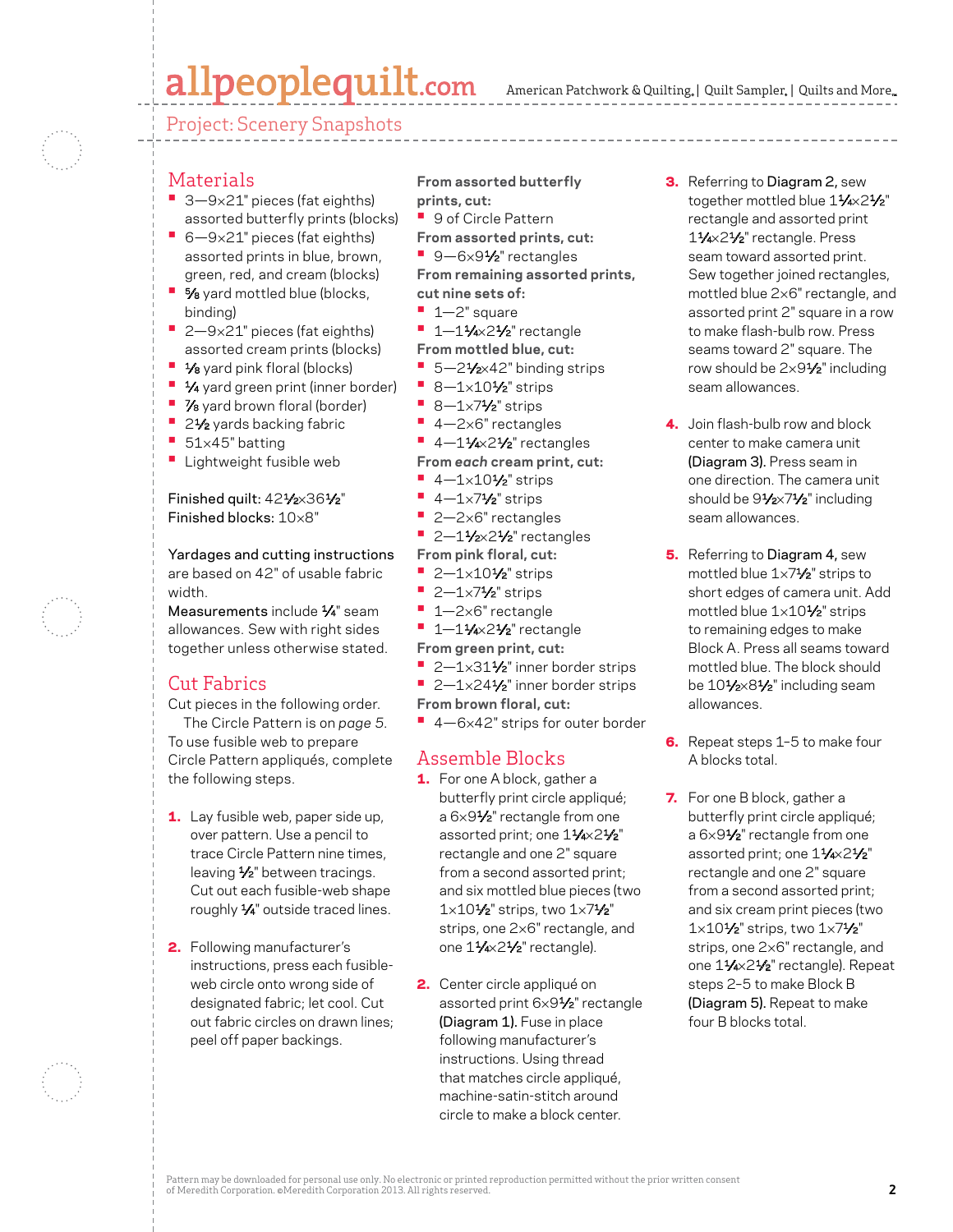## allpeoplequilt.com

### Project: Scenery Snapshots

8. For one C block, gather a butterfly print circle appliqué; a 6 × 9 1⁄2" rectangle from one assorted print; one 11⁄4×21⁄2" rectangle and one 2" square from a second assorted print; and six pink floral pieces (two  $1\times10\frac{1}{2}$ " strips, two  $1\times7\frac{1}{2}$ " strips, one 2×6" rectangle, and one 1¼×2½" rectangle). Repeat steps 2–5 to make Block C (Diagram 6).

#### Assemble Quilt Top

- **1.** Referring to Quilt Assembly Diagram, lay out blocks A–C in three horizontal rows. Sew together blocks in each row. Press seams in one direction, alternating direction with each row. Join rows to make quilt center. Press seams in one direction. The quilt center should be 30**½**×24**½**" including seam allowances.
- 2. Sew green print 1×241⁄2" inner border strips to short edges of quilt center. Add green print 1×311⁄2" inner border strips to remaining edges. Press all seams toward inner border.
- 3. Cut and piece brown floral 6×42" strips to make: **•** 2—6×421⁄2" outer border
	- strips
	- 2-6×251/<sub>2</sub>" outer border strips
- 4. Sew short outer border strips to short edges of quilt center. Add long outer border strips to remaining edges to complete quilt top. Press all seams toward outer border.

#### Finish Quilt

- 1. Layer quilt top, batting, and backing; baste. Quilt as desired.
- 2. Bind with mottled blue binding strips.





**DIAGRAM 2**



**DIAGRAM 3**



**Block A DIAGRAM 4**

Pattern may be downloaded for personal use only. No electronic or printed reproduction permitted without the prior written consent of Meredith Corporation. ©Meredith Corporation 2013. All rights reserved.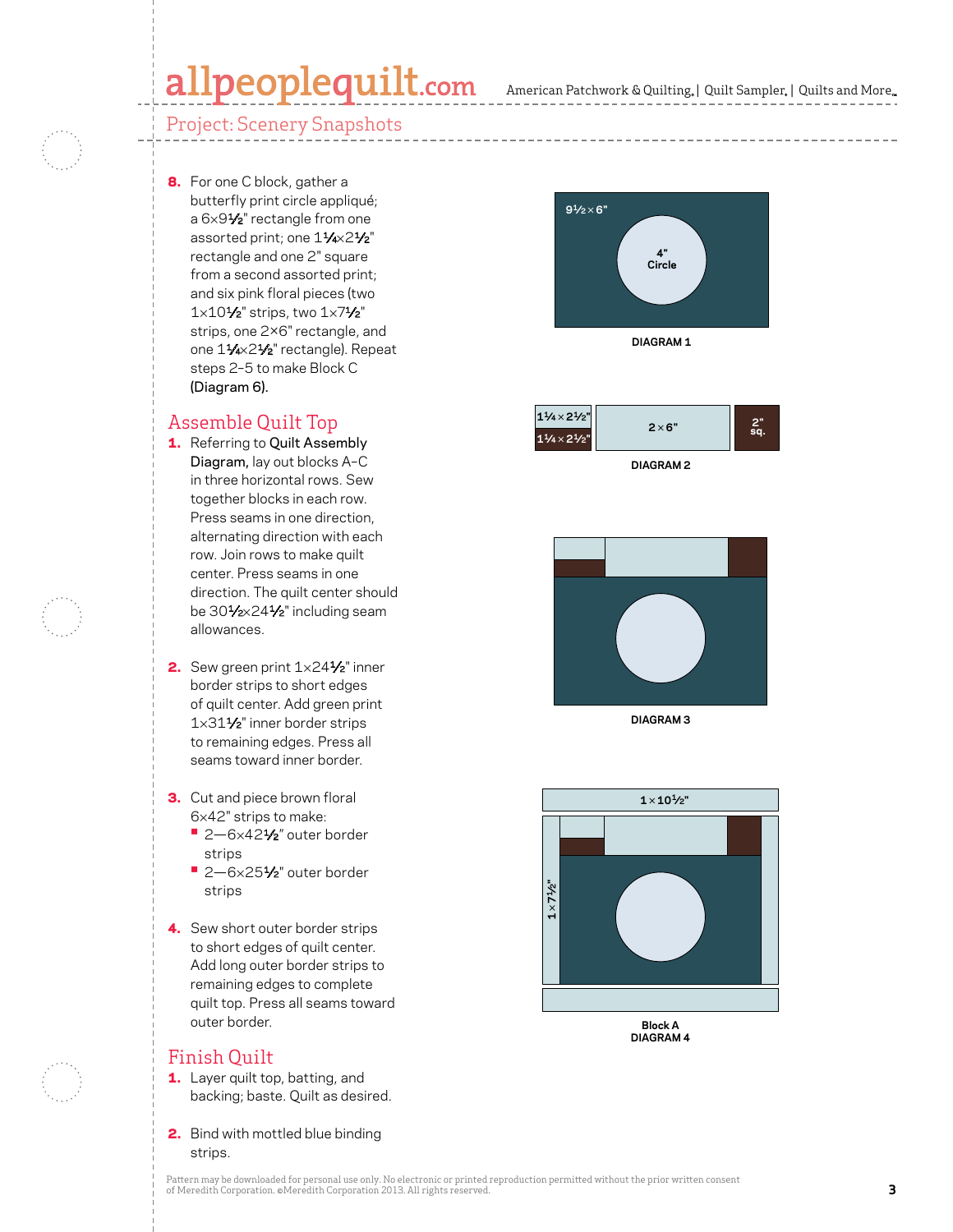American Patchwork & Quilting, | Quilt Sampler, | Quilts and More

--------------------

Project: Scenery Snapshots





**Block C DIAGRAM 6**



**QUILT ASSEMBLY DIAGRAM**